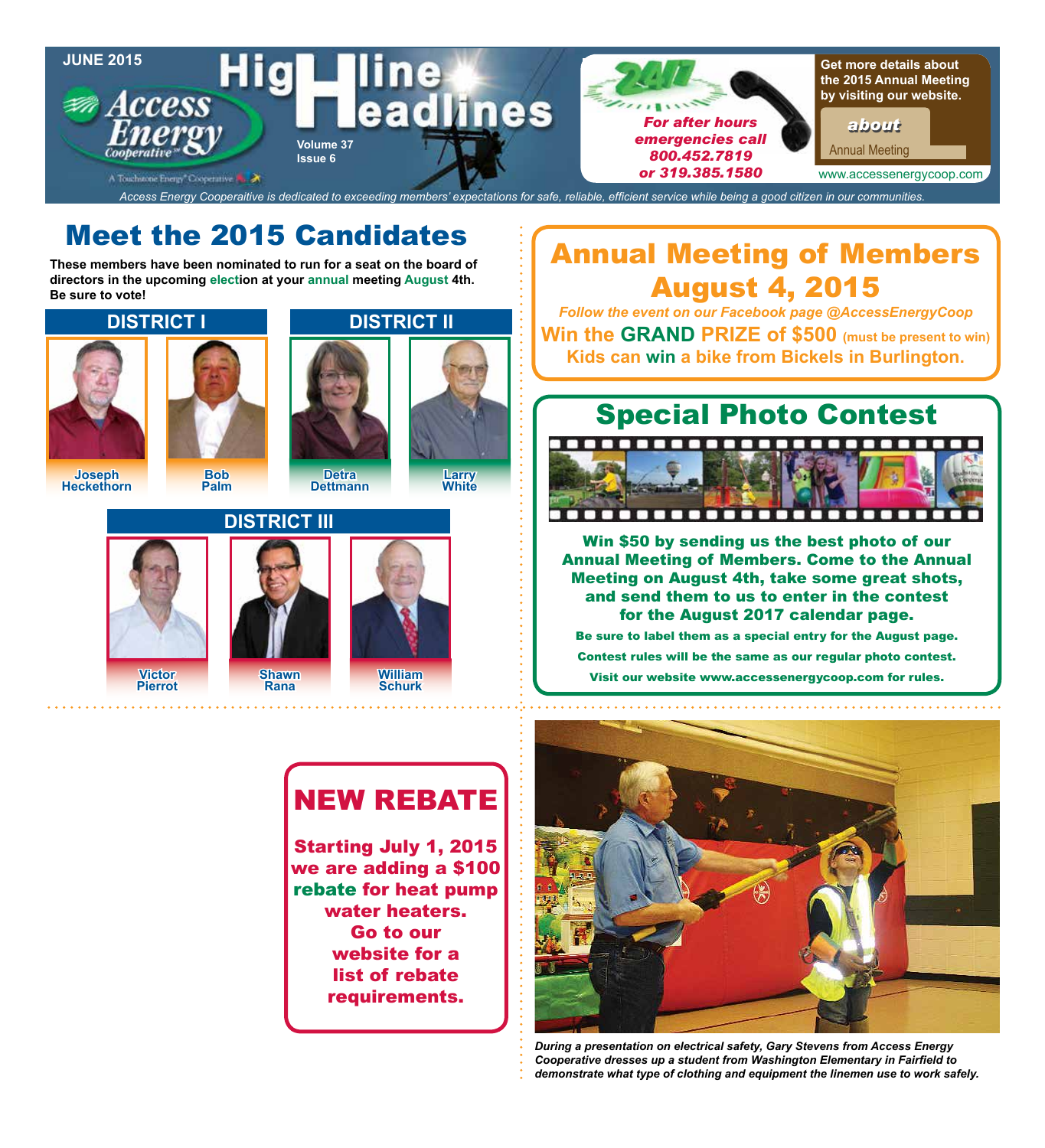### Manager's Corner



### General Manager/CEO Robert Swindell

e have a lot of construction activity going on this summer with five different contractors working throughout the system rebuilding almost two hundred miles of line. We also have our crews busy building and maintaining our facilities.

In addition to the improvements we are making, our power supplier, Northeast Missouri Electric Power Cooperative is in the process of making significant improvements to the 69 Kilovolt (KV)

system that provides transmission service to southeast Iowa. Northeast Missouri Power has about six miles of 69KV line under construction in Lee County to tie the Sawyer Switch Station to the new Lee Substation south of Wever. In combination with providing additional transmission service to the new fertilizer plant under construction, this new line, along with upgrades to the Sawyer Switch Station, will enhance our service reliability in Lee and Henry counties.

Northeast Missouri Power has also begun the franchising process through the Iowa Utilities Board (IUB) for the construction of a 69KV line which will run between Floris and Selma, Iowa. The approximately fourteen miles of line will create what we call a "loop feed". The idea behind a loop feed is to allow us to re-route power from one line to another in the event of an outage. This greatly reduces outage time. A significant portion of the transmission system in Jefferson and Van Buren Counties which we serve is on a "radial feed". When we have an outage on a radial line, we are pretty much "up the creek without a **paddle**" until repairs can be made; meaning we do not have a redundant supply of power to take over until we can fix the problem. Once

again this new line will greatly improve the reliability of our system in Jefferson, Van Buren and Wapello counties by providing this redundancy. Land owners that may be affected have been invited to informational meetings conducted by the Iowa Utilities Board.

#### **WIND POWER**

Our power supply cooperative, Associated Electric Cooperative (AECI) recently announced the completion of the latest wind farm which will supply additional renewable power to Access Energy Cooperative and their other member systems in Iowa, Missouri and Oklahoma. The Osage County wind farm in Oklahoma consists of eighty four General Electric 1.74 Megawatt (MW) wind turbines and covers 8,500 acres. The addition of this wind farm will bring AECI's total wind generation to 750 megawatts.

#### **PEAK ALERTS**

Finally, as the temperature warms up this summer, don't forget to listen for Peak Alerts on area radio stations. Curtailing the uses of nonessential appliances and setting up the thermostat a couple of degrees during peak times helps lower the Cooperatives wholesale power bill which in turn saves us all money.

# **Questions or Comments?**

**As a member-owner<br>
of Access Energy<br>
<b>is available to you in resolving of Access Energy Cooperative, assistance questions, comments or complaints about your electric service.**

**Access Energy Cooperative has trained representatives available to answer your questions and address any concerns you may have. Here is how you can contact our office: Access Energy Cooperative, PO Box 440, Mt. Pleasant, IA 52641 or call 319.385.1577 or toll free at 866.242.4232.**

**If your question is related to our service, rather than rates, and your concern is not resolved, you may request assistance by contacting the Iowa Utilities Board via letter at 350 Maple Street, Des Moines, IA 50319, or call 515.281.5979 or toll free 877.565.4450 or E-mail to iubcustomer@iub.state.ia.us.**

### Is On-site Generation For You?

If you're thinking about installing a solar or wind electric generatious business, take a look at the new Informational Guide for On-site lowa Utilities Board. It will help you walk through a detailed important considerati f you're thinking about installing a solar or wind electric generation system for your home or business, take a look at the **new** Informational Guide for **On-site** Generation, distributed by the Iowa Utilities Board. It will help you walk through a detailed check list of questions and

The guide prompts you to consider their energy-related goals, **legal** requirements, and insurance issues before installing on-site generation, and provides you with a list of information to gather and questions to ask during the process.

To download a free copy of the Informational Guide for On-site Generation, visit our website at www.accessenergycoop.com.

As they recommend in the Informational Guide, if your primary goal is to reduce your monthly electric bill, consider a free energy audit from Access Energy Cooperative to uncover potential energy efficient improvements. Implementing energy efficiency before installing a solar or wind system can save you money by **reducing** your overall energy or water consumption, which subsequently reduces the size of the distributed generation system you'll need to meet your energy needs. We also have rebates available for energy efficiency improvements you make.

Please contact our member services department before you start if you're thinking about installing an on-site generation system, including solar panels or a wind turbine. As a memberowned, not-for-profit cooperative, we're here to help you make informed decisions about how you use energy. Plus, to ensure your own safety and that of your fellow cooperative memberowners, you are required to notify your utility if you intend to install a distributed generation system and under Iowa law, an interconnection agreement must be in place.

### **ATTENTION Confinement Faci**

**In attempt to reduce risks associated with the avian influenza and other potential risks associated with poultry production or other confinement facilities, please contact our office as soon as possible, and provide us with the biosecurity protocol for your facilities. You can call our office at 1-866-242-4232 or email your information to mktg@accessenergycoop.com. Thank you.**

#### **COOPERATIVE INFORMATION**

**Access Energy Cooperative** 1800 W. Washington St., P.O. Box 440 Mount Pleasant, Iowa 52641

**Phone:** 319.385.1577 or 866.242.4232 **Fax:** 319.385.6873

**Website:** www.accessenergycoop.com **Facebook:** facebook.com/AccessEnergyCoop **Twitter** twitter.com/AccessEnergyC **Email:** contactus@accessenergycoop.com

**Office Hours:** Monday-Friday7:30 a.m. to 4:00 p.m.

Payments can be placed in the dropbox under the flag pole.

Visa and Mastercard accepted.

#### **After Hours Emergencies call:** 319.385.1580 or 800.452.7819

**General Manager/CEO:** Robert Swindell **Editor:** Kimberly Brumbaugh **Assistant Editor:** Cherity Wibben **Officers and Directors:** Jerry Barker District 2 President Fred Hickenbottom District 1 Vice President Joseph Heckethorn District 1 Secretary Marvin Newton District 3<br>
David Hollingsworth District 1 David Hollingsworth District 1 Director Larry White District 2 Director<br>Ronald Campbell District 2 Ronald Campbell District 2 Director Marvin Holtkamp District 3 Director Victor Pierrot District 3 Director

Highline Headlines is published by Access Energy Cooperative, 1800 West Washington Street, P.O. Box 440, Mount Pleasant, IA 52641, Phone: 319.385.1577 Highline Headlines (ISSN 1066-7989) is published monthly for \$7.00 per year, per member by Access Energy Cooperative, 1800 West Washington Street, P.O. Box 440, Mount Pleasant, IA 52641 and at additional offices. Periodical postage paid at Mount Pleasant, IA.

POSTMASTER: send address changes to HIGHLINE HEADLINES, P.O. Box 440, Mount Pleasant, IA 52641- 0440.

Copyright 2001, Access Energy Cooperative.

### Photo Contest Winners

**Cathy Kaska** *Lunar Eclipse* **Dave Schneider** *Cold Day on the Shunk River* **Wayne Davidson** *Early Morning Sunrise* **J. Borgomainerio** *Wood* **Tina Starnes** *Indian Lake & The Kiss* **Donna Wooldridge** *May Flowers & An Iowa Sunrise* **Beatrice McDowell** *Corn Tunnel & Iowa Goldfinch*  **Marilyn Sheets** *Tracks to the Sunset* **Mary Adkins** *Shimek Glow* **Julie Johnson** *Harvest Time*

**Watch for the 2016 calendar featuring these photos in your Annual Meeting packet to be mailed July 6th.**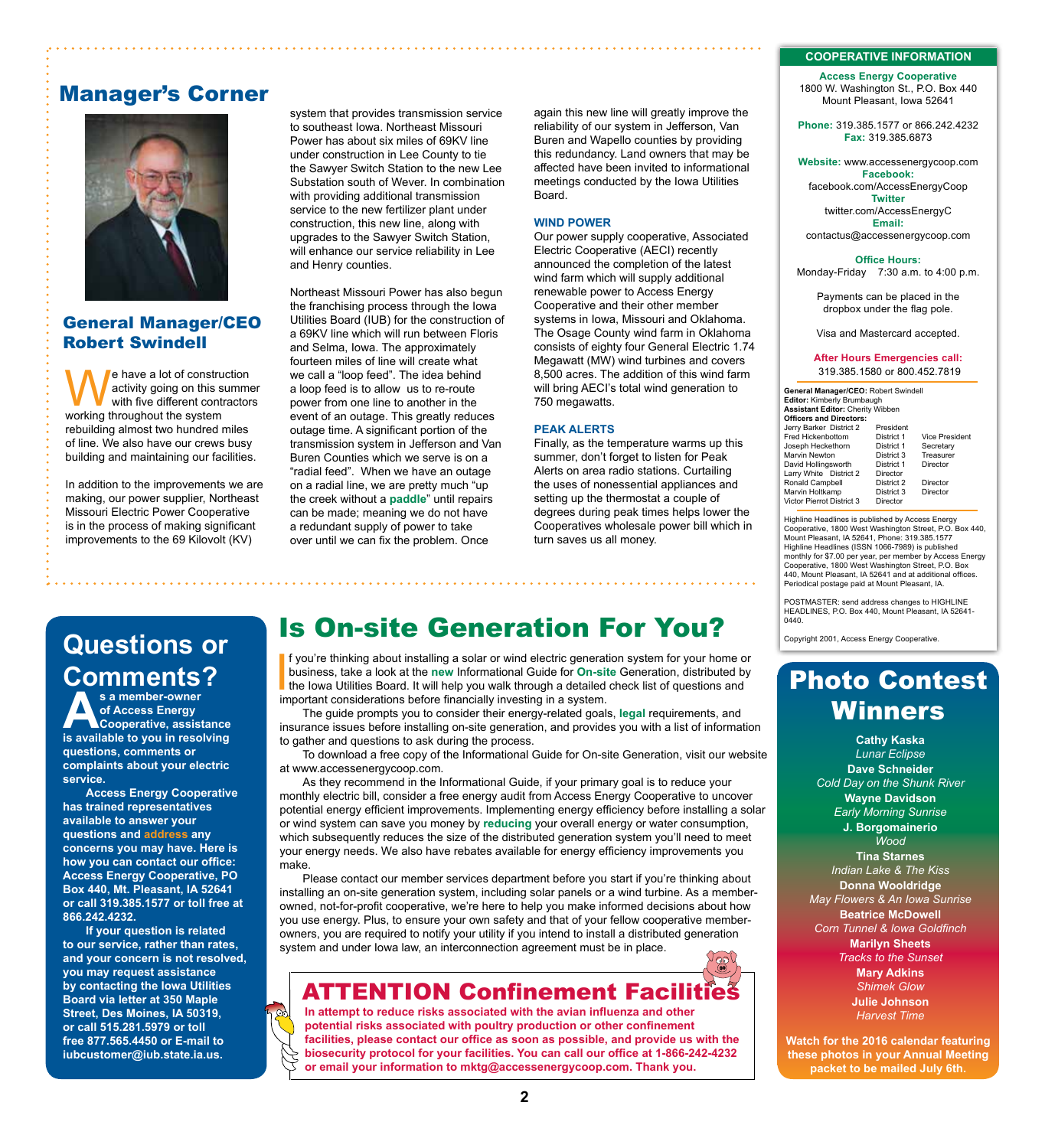## How Do Transformers Work?

If we were to ask you to describe Access Energy Cooperative's system, you might say, "Poles, wires and those round grey things." **Round** grey things? That is often the description given for transformers, the pieces of equi **f** we were to ask you to describe Access Energy Cooperative's system, you might say, "Poles, wires and those round grey things." **Round** grey things? That is often the description given for transformers, the pieces of equipment crucial in converting electricity transform the voltage of the electricity that passes through them.

Electricity loses voltage as it is transmitted, due to the resistance in wires and other components. As a result, higher voltages are used to offset these "line losses." At the power plant, generators produce electricity at very high voltages and use transformers to **step** up this voltage. Since the power plants are a **long** way, high voltages are necessary to survive the trip over the system to where it is needed.

Transmission lines connected to substations are brimming with transformers and other control gear. Here is where the transformers step down the voltage to safer, more manageable levels. Depending upon the distance involved to the furthest member and the amount of load served, distribution voltages can range from 7,200 to 24,900 volts. A couple more step-downs and the electricity arrives at your home at 440 volts.

Regardless of the shape and size of a transformer, they all work in the same manner. Transformers have two sides, a high-voltage side and a low-voltage side. In normal operation, electricity flows into the transformer on the high-voltage side, where it goes into a coil of wire usually wound around an iron core. As the electricity flows through this coil, it

creates a magnetic field that "induces" a voltage in the other coil. Here is where transformation takes place. Each coil has a different number of turns. The greater the number of turns, the higher the voltage. The coil on the high side will have more turns than the one on the low side. As a result, the voltage induced on the low side is less. Then transformation occurs.

It is important to note that transformers work in both directions. Electricity flowing in on the low side is stepped up to the voltage of the high side. This is why Access Energy Cooperative educates members on proper connection of home generators. A generator feeding 220 volts into a residential transformer will produce whatever voltage the transformer is rated for on the other side, creating a deadly risk for our line crews and your neighbors. So please, connect your generators according to the manufacturer's recommendations, or give us a call at 866.242.4232 for advice.

coils High-Voltage In

*Source: Tom Tate*

## Beat the Heat With Cool Products

f you are cons<br>
changes in you<br>
help you plan<br>
HVAC SYSTEM f you are considering making some changes in your home this summer let us help you plan for saving energy.

If you're making additions to your home or converting attics or basements into living spaces, a ductless heating and cooling system is a great option. A ductless system does not require adding pipes or ductwork to a home's existing system, making it a more affordable upgrade for many. Ductless systems tend to be more efficient, meaning homeowners will use less energy.

If making changes to your heating and cooling system doesn't seem like the right upgrade for now, consider installing a smart thermostat. These devices learn your behavior and adjust HVAC settings with a goal to help save you energy. Smart thermostats also have the capability to allow homeowners to manage energy use via a smart phone app.

If you are considering purchasing new appliances that will use less energy, your clothes dryer is a great place to start as dryers are big consumers of electricity. For example, dryers typically use around 900 kWh each year as compared to a

refrigerator, which uses around 455 kWh each year.

There have been big developments with dryers in recent years, and Energy Star awarded two standouts – the LG EcoHybrid Heat Pump Dryer and the Whirlpool HybridCareTM Heat Pump Dryer – the 2014 Emerging Technology Award.

Using heat pump technology, these dryers offer 40 percent in energy savings if operated on their most efficient settings and can save more than \$400 over the life of the dryer. If you are interested in purchasing other appliances or products, remember to visit energystar.gov and check out their "Most Efficient 2015" list to help you determine which products – from windows and HVAC systems to televisions and washers – are the most efficient for your home.

And don't forget that Access Energy Cooperative is your partner in energy savings. From interactive appliance calculators on our website to energy efficiency experts trained to help you make good decisions for your home, we've got your needs covered. *Source: April Lollar*

## Summer Storm Safety

O one knows electrical safety better than the experts who practice it every single day.<br>Access Energy Cooperative encourages you to practice safety with these reminders<br>for during and after a summer storm:<br>AVOID WIRES AND Access Energy Cooperative encourages you to practice safety with these reminders for during and after a summer storm:

**AVOID WIRES AND WATER** When lightning strikes a home during a storm, the electrical charge can surge through pipes and utility wires. That means you can get zapped if you're touching water or any device that's plugged in whether it's a landline phone or toaster. **SKIP THE MAKESHIFT SHELTER** During a storm, it's tempting to take cover under **trees**, picnic gazebo or golf cart, but in open-sided structures with no conductors to channel strikes, a bolt's path of least resistance to the ground could be you. On top of that, these structures raise your risk of a lightning strike because of their height.

**PORTABLE GENERATORS** Take special care with portable generators, which can provide a good source of power, but if improperly installed or operated, can become deadly. Do not connect generators directly to household wiring. Power from generators can back-feed along power lines and electrocute anyone coming in contact with them, including co-op line workers making repairs. It's best to hire a qualified, licensed electrician to install your generator and ensure that it meets local electrical codes.

**FLOODED AREAS Stay** away from downed power lines at least **ten** feet in every direction; and avoid walking through flooded areas. Power lines could be submerged and still live with electricity. Report any downed lines you see to Access Energy Cooperative by calling 800-452-7819 immediately.

**ELECTRICAL EQUIPMENT** Never use electrical equipment that is wet. Water can damage electrical equipment and parts, posing a shock or fire hazard.

For a checklist to **assess** safety hazards around your home or to take a quick safety quiz, go to http://www.togetherwesave.com/power-of-community/safety.

Safety is our number one concern. To learn about our safety programs and tips, visit www.accessenergycoop.com. *Source: Laura Cook*

Items on Utility Poles Are a Safety Hazard & Illegal

Ithough it may seem like a good<br>idea, putting signs or other items<br>on utility poles creates serious<br>safety hazards. Stanles, nails, and tack **idea**, putting signs or other items on utility poles creates serious safety hazards. Staples, nails, and tacks used to hang signs—as well as the signs themselves—pose dangers to Access Energy Cooperative line workers who **must** climb poles to restore or to perform routine maintenance.

Posters or other objects (birdhouses, balloons, flags, a basketball **net**, and even tree stands) can create dangerous obstacles. The nails, tacks and screws left behind can snag utility workers' boots or puncture safety clothing, making lineworkers vulnerable to slipping or even electrocution.

In addition to being hazardous, tampering with utility poles can be costly. Posting signs or attaching other objects

to utility poles is in violation of Access Energy Cooperative's electric tariff, section 19. Individuals are subject to disconnection and possible legal action can be taken.

Access Energy Cooperative encourages members to contact local zoning officers to inquire about where signage can be posted legally.



*Circulate savings! Ceiling fans are a great way to keep cool during summer months and can even allow you to raise your thermostat setting about 4 degrees without affecting your comfort. Source: energy.gov*





Low-Voltage Out